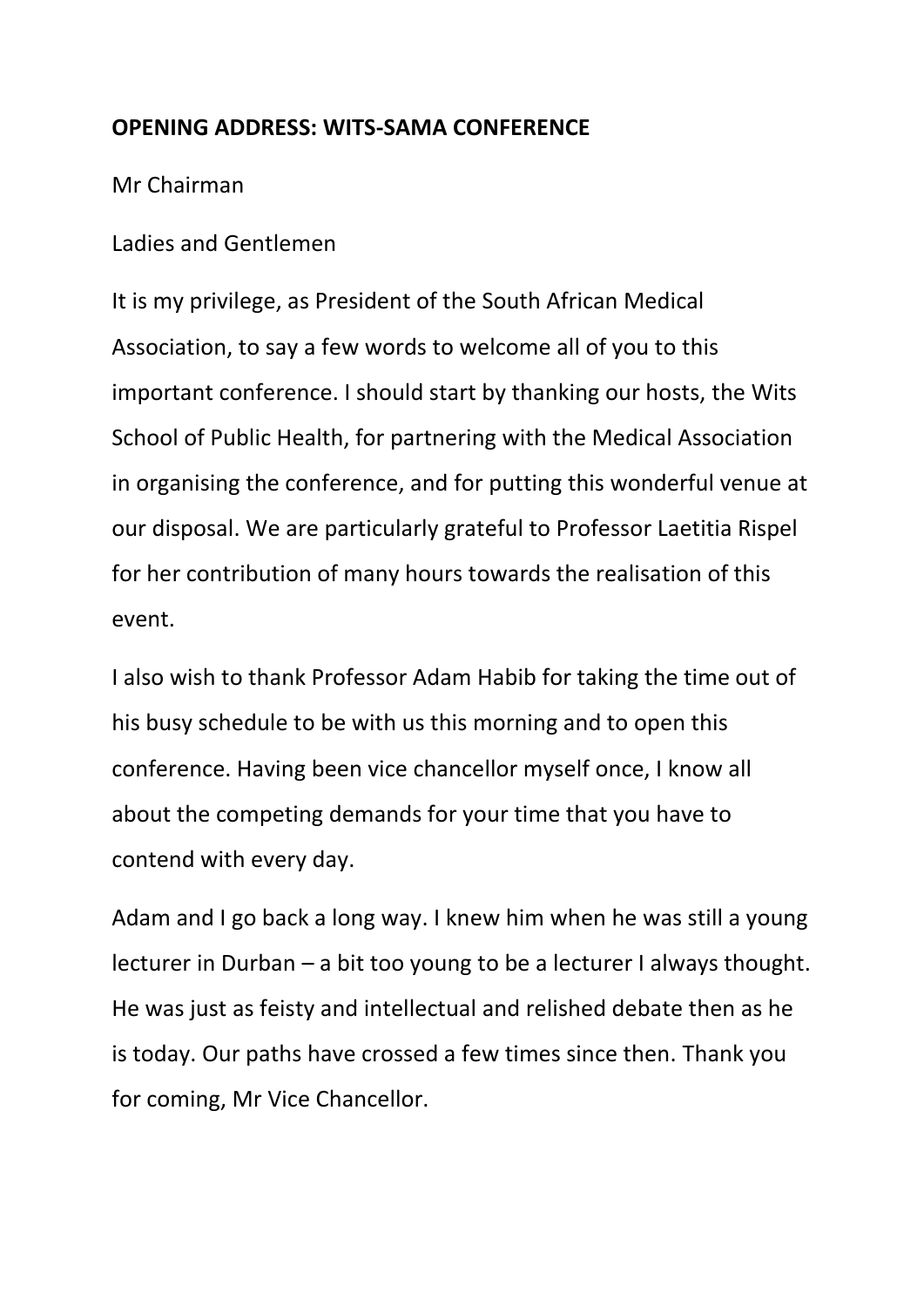It is my pleasure as well to welcome Sir Michael Marmot to this conference. Sir Michael is professor of epidemiology and public health at the University College, London, and the immediate past president of the World Medical Association.

Sir Michael has a global reputation as a warrior against inequality throughout the world, it being a major social determinant of health. He has been a vocal advocate of preventive care in his own country as well, and I bet he raised a few eyebrows in the UK when he stated that (quote) 'One might argue that the NHS was misnamed, for while the NHS might remedy a pain, or repair a body or a mind, it is not – or it is very rarely – there in our homes, on the street, in our schools and in our workplaces, championing our health. Wonderful as it is, really it should be called the National Treatment Service. But what if the same principles of social solidarity that created the NHS were applied not just to the treatment of ill health, but to the facilitation of good health – for all, not just for a few?'

Atul Gawande, an American surgeon of Indian descent and an eminent writer, has expressed the same sentiment. Some of you may be familiar with some of Atul's work. In one of his essays published the New Yorker magazine, he demarcates the health profession into *rescuers* and *incrementalists.* Rescuers are interventionists, such as orthopods, cardiologists, radiologists and so forth. Society is mesmerised by the drama of replacing hips, excising carcinomas,